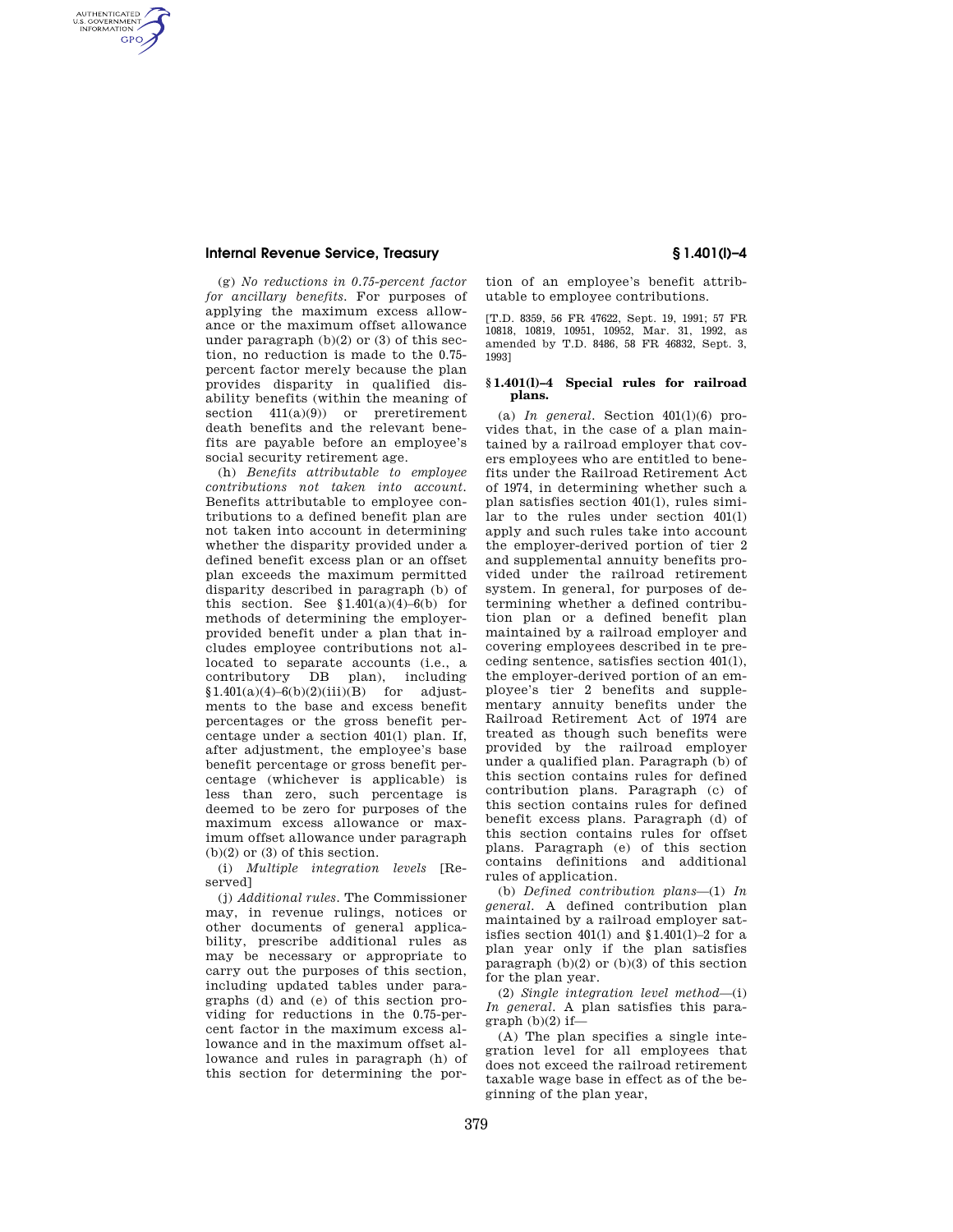(B) The plan uses the same base contribution percentage and the same excess contribution percentage for all employees, and

(C) The excess contribution percentage does not exceed the sum of 11.4 percentage points and the base contribution percentage.

(ii) *Definitions.* The following definitions govern for purposes of this para $graph(h)(2)$ .

(A) *Base contribution percentage*  means the rate at which employer contributions are allocated to the account of an employee under the plan with respect to the employee's plan year compensation at or below the railroad retirement taxable wage base (expressed as a percentage of such plan year compensation).

(B) *Excess contribution percentage*  means the rate at which employer contributions are allocated to the account of an employee under the plan with respect to the employee's plan year compensation above the railroad retirement taxable wage base (expressed as a percentage of such plan year compensation).

(3) *Two integration level method*—(i) *In general.* A plan satisfies this paragraph  $(b)(3)$  if-

(A) The plan specifies two integration levels for all employees, equal to the railroad retirement taxable wage base in effect as of the beginning of the plan year and the taxable wage base in effect as of the beginning of the plan year, and

(B) The plan satisfies paragraphs  $(b)(3)$  (ii) and (iii) of this section.

(ii) *Total disparity requirement.* A plan satisfies this paragraph (b)(3)(ii) if—

(A) The plan uses the same base contribution percentage and the same excess contribution percentage for all employees, and

(B) The excess contribution percentage does not exceed the sum of 11.4 percentage points and the base contribution percentage.

(iii) *Intermediate disparity requirement.*  A plan satisfies this paragraph  $(b)(3)(iii)$  if—

(A) The plan uses the same base contribution percentage and the same intermediate contribution percentage for all employees, and

**§ 1.401(l)–4 26 CFR Ch. I (4–1–10 Edition)** 

(B) The intermediate contribution percentage does not exceed the sum of 5.7 percentage points and the base contribution percentage.

(iv) *Definitions.* The following definitions govern for purposes of this para $graph (b)(3)$ .

(A) *Base contribution percentage*  means the rate at which employer contributions are allocated to the account of an employee under the plan with respect to the employee's plan year compensation at or below the railroad retirement taxable wage base (expressed as a percentage of such plan year compensation).

(B) *Intermediate contribution percentage* means the rate at which employer contributions are allocated to the account of an employee under the plan with respect to the employee's plan year compensation between the railroad retirement taxable wage base and the taxable wage base (expressed as a percentage of such plan year compensation).

(C) *Excess contribution percentage*  means the rate at which employer contributions are allocated to the account of an employee under the plan with respect to the employee's plan year compensation above the taxable wage base (expressed as a percentage of such plan year compensation).

(c) *Defined benefit excess plans*—(1) *In general.* A defined benefit excess plan maintained by a railroad employer satisfies section  $401(1)$  and  $$1.401(1)-3$  for a plan year only if the plan satisfies paragraph  $(c)(2)$  or  $(c)(3)$  of this section for the plan year.

(2) *Single integration level method*—(i) *In general.* A plan satisfies this para $graph (c)(2) if—$ 

(A) The plan specifies a single integration level for all employees that does not exceed railroad retirement covered compensation,

(B) The plan uses the same base benefit percentage and the same excess benefit percentage for all employees, and

(C) The excess benefit percentage does not exceed the lesser of—

(*1*) Two times the sum of 0.56 percent and the base benefit percentage, or

(*2*) 0.56 percent plus the base benefit percentage plus 0.75 percent.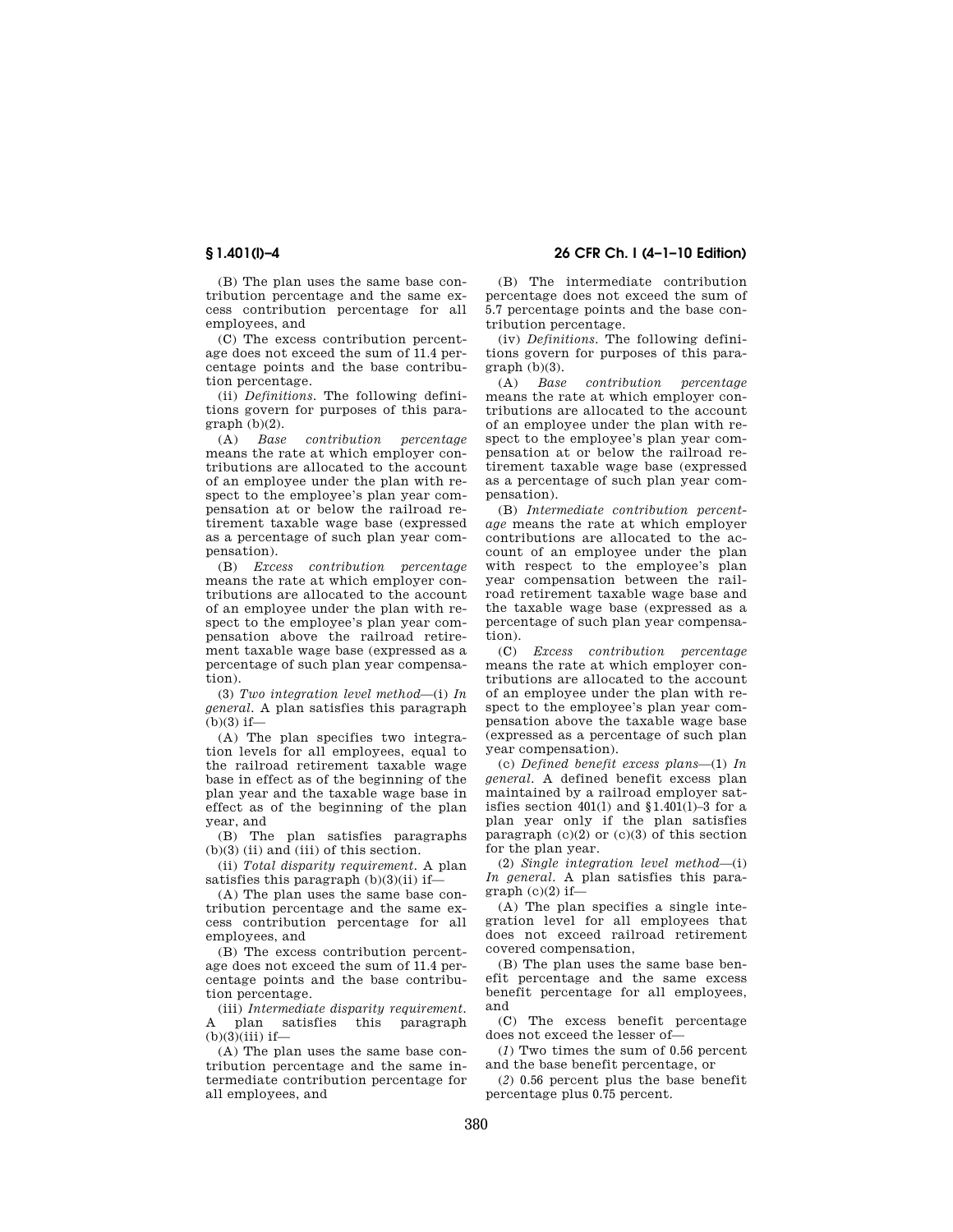### **Internal Revenue Service, Treasury § 1.401(l)–4**

(ii) *Definitions.* The following definitions govern for purposes of this para $graph (c)(2)$ .

(A) *Base benefit percentage* means the rate at which employer-provided benefits are determined under the plan with respect to an employee's average annual compensation at or below the employee's railroad retirement covered compensation (expressed as a percentage of such average annual compensation).

(B) *Excess benefit percentage* means the rate at which employer-provided benefits are determined under the plan with respect to an employee's average annual compensation above the employee's railroad retirement covered compensation (expressed as a percentage of such average annual compensation).

(3) *Two integration level method*—(i) *In general.* A plan satisfies this paragraph  $(c)(3)$  for a plan year if-

(A) The plan specifies two integration levels for all employees, equal to each employee's railroad retirement covered compensation and each employee's covered compensation, and

(B) The plan satisfies paragraph (c)(3) (ii) and (iii) of this section.

(ii) *Employee with lower covered compensation.* A plan satisfies this paragraph  $(c)(3)(ii)$  if, with respect to each employee whose lower integration level is the employee's covered compensation—

(A) The plan uses the same base benefit percentage and the same intermediate benefit percentage for all employees,

(B) The intermediate benefit percentage does not exceed the base benefit percentage by more than the lesser of 0.75 percent or the base benefit percentage,

(C) The plan uses the same intermediate benefit percentage and the same excess benefit percentage for all employees, and

(D) The excess benefit percentage does not exceed the intermediate benefit percentage by more than 0.56 percent.

(iii) *Employee with lower railroad retirement covered compensation.* A plan satisfies this paragraph  $(c)(3)(iii)$  if, with respect to each employee whose lower integration level is the employee's railroad retirement covered compensation—

(A) The plan uses the same base benefit percentage and the same excess benefit percentage for all employees,

(B) The excess benefit percentage does not exceed the lesser of—

(*1*) Two times the sum of 0.56 percent and the base benefit percentage, or

(*2*) The sum of 0.56 percent plus the base benefit percentage plus 0.75 percent,

(C) The plan uses the same the base benefit percentage and the same intermediate benefit percentage for all employees, and

(D) The intermediate benefit percentage does not exceed the sum of 0.56 percent plus the base benefit percentage.

(iv) *Definitions.* The following definitions govern for purposes of this para $graph (c)(3)$ .

(A) *Base benefit percentage* means the rate at which employer-provided benefits are determined under the plan with respect to an employee's average annual compensation at or below the lower integration level specified in the plan (expressed as a percentage of such average annual compensation).

(B) *Intermediate benefit percentage*  means the rate at which employer-provided benefits are determined under the plan with respect to an employee's average annual compensation between the lower and higher integration levels specified in the plan (expressed as a percentage of such average annual compensation).

(C) *Excess benefit percentage* means the rate at which employer-provided benefits are determined under the plan with respect to an employee's average annual compensation above the higher integration level specified in the plan (expressed as a percentage of such average annual compensation).

(d) *Offset plans*—(1) *In general.* An offset plan maintained by a railroad employer satisfies section 401(l) and §1.401(l)–3 for a plan year only if—

(i) The plan satisfies §1.401(l)–3 for the plan year without regard to the offset for the employer-derived portion of tier 2 and supplementary annuity benefits provided under the railroad retirement system, and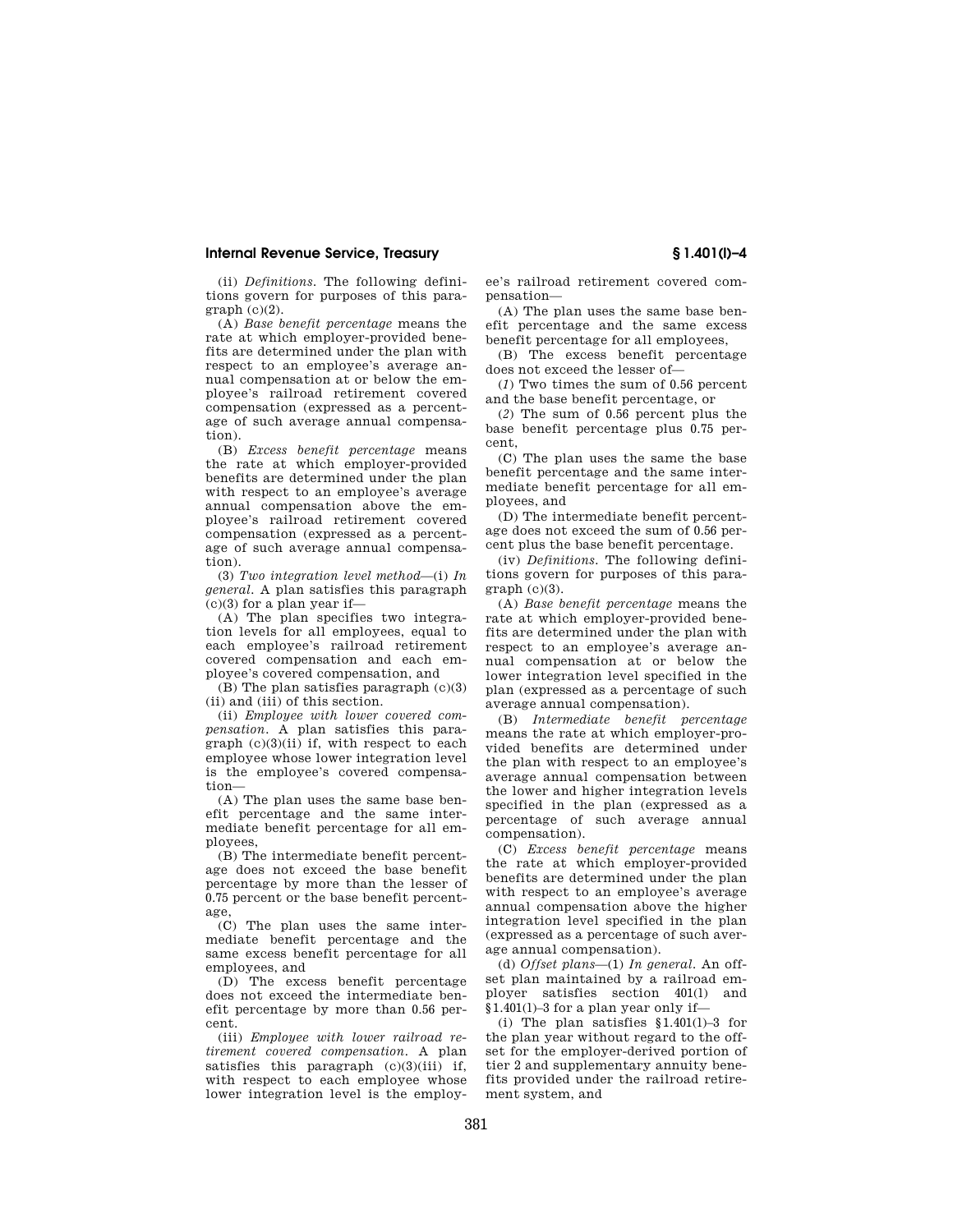(ii) The offset for the employer-derived portion of tier 2 and supplementary annuity benefits provided under the railroad retirement system does not exceed the maximum tier 2 and supplementary annuity offset allowance.

(2) *Maximum tier 2 and supplementary annuity offset allowance.* For purposes of paragraph (d)(1) of this section, the maximum tier 2 and supplementary annuity offset allowance for a plan year is equal to 0.56 percent of the employee's railroad retirement covered compensation for the plan year.

(e) *Additional rules*—(1) *Definitions.*  The following definitions govern for purposes of this section.

(i) *Railroad retirement taxable wage base* means the applicable base, as determined under section  $3231(e)(2)B)(ii)$ , for purposes of the tax under section 3221(b) (the tier 2 tax).

(ii) *Railroad retirement covered compensation* for an employee means 12 multiplied by the average of the 60 highest monthly railroad retirement taxable wage bases in effect for the employee's period of employment. The monthly railroad retirement taxable wage base is determined by dividing the railroad retirement taxable wage base for the calendar year in which the month occurs by 12. An employee's railroad retirement covered compensation for the plan year is determined as of the beginning of the plan year. A plan must provide that an employee's railroad retirement covered compensation is automatically adjusted for each plan year. See §1.401(l)–1(b) for rules relating to prohibited decreases in an employee's accrued benefit within the meaning of section  $411(d)(6)$  or section  $411(b)(1)(G)$ .

(2) *Adjustments to 0.75-percent factor.*  The 0.75-percent factor in the maximum excess allowance and in the maximum offset allowance is subject to the reductions prescribed in §1.401(l)–3 (d) and (e), except that in the case of an employee with at least 30 years of service with a railroad employer, the following tables are substituted for Tables I through III contained in §1.401(l)– 3(e)(3).

## **§ 1.401(l)–4 26 CFR Ch. I (4–1–10 Edition)**

# TABLE I

## [Social security retirement age 67]

| Age at which benefits com-<br>mence | Annual factor in maximum<br>excess allowance and max-<br>imum offset allowance (per-<br>cent) |
|-------------------------------------|-----------------------------------------------------------------------------------------------|
| 66<br>65                            | 0.750<br>0.750                                                                                |
| 64                                  | 0.750                                                                                         |
| 63                                  | 0.750                                                                                         |
| 62                                  | 0.750                                                                                         |
| 61                                  | 0.525                                                                                         |
| 60                                  | 0.525                                                                                         |
| 59                                  | 0.508                                                                                         |
| 58                                  | 0.490                                                                                         |
| 57                                  | 0.472                                                                                         |
| 56                                  | 0.433                                                                                         |
| 55                                  | 0.398                                                                                         |

TABLE II

[Social security retirement age 66]

| Age at which benefits com-<br>mence | Annual factor in maximum<br>excess allowance and max-<br>imum offset allowance (per-<br>cent) |
|-------------------------------------|-----------------------------------------------------------------------------------------------|
| 65                                  | 0.750                                                                                         |
| 64                                  | 0.750                                                                                         |
| 63                                  | 0.750                                                                                         |
| 62                                  | 0.750                                                                                         |
| 61                                  | 0.563                                                                                         |
| 60                                  | 0.563                                                                                         |
| 59                                  | 0.544                                                                                         |
| 58                                  | 0.525                                                                                         |
| 57                                  | 0.506                                                                                         |
| 56                                  | 0.488                                                                                         |
| 55                                  | 0.447                                                                                         |

TABLE III

[Social security retirement age 65]

| Age at which benefits com-<br>mence | Annual factor in maximum<br>excess allowance and max-<br>imum offset allowance (per-<br>cent) |
|-------------------------------------|-----------------------------------------------------------------------------------------------|
| 64                                  | 0.750                                                                                         |
| 63                                  | 0.750                                                                                         |
| 62                                  | 0.750                                                                                         |
| 61                                  | 0.600                                                                                         |
| 60                                  | 0.600                                                                                         |
| 59                                  | 0.580                                                                                         |
| 58                                  | 0.560                                                                                         |
| 57                                  | 0.540                                                                                         |
| 56                                  | 0.520                                                                                         |
| 55                                  | 0.500                                                                                         |

(3) *Adjustments to 0.56-percent factor.*  The 0.56-percent factor for defined benefit excess plans and offset plans under paragraphs (c) and (d) of this section respectively is subject to the reductions prescribed in §1.401(l)–3 (d) and (e), except that, for purposes of applying this paragraph  $(e)(3)$ -

(i) ''Railroad retirement covered compensation'' is substituted for ''covered compensation'' in §1.401(l)–3(d),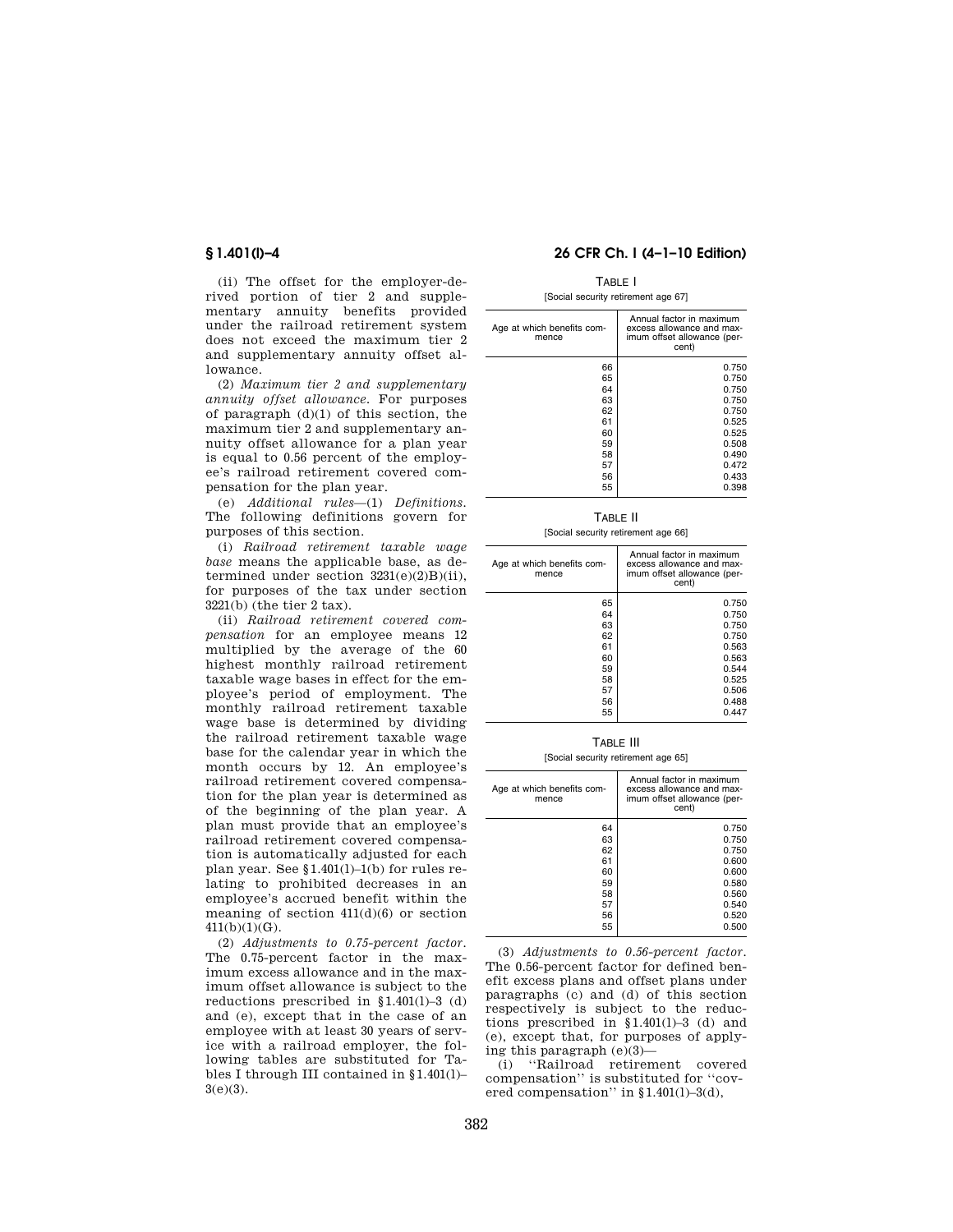# **Internal Revenue Service, Treasury § 1.401(l)–4**

(ii) The reductions under §1.401(l)– 3(d) are made by multiplying the 0.56 percent factor by the ratio of the applicable factor from the table in §1.401(l)–  $(3)(d)(9)(iv)(A)$  to 0.75, and

(iii) The following tables are substituted for Tables I through III set forth in §1.401(1)-3(e)(3).

(A) Tables applicable to 0.56% factor for employees covered by tier 2 of railroad retirement with 30 or more years of railroad service.

# TABLE I

#### [Social security retirement age 67]

Age at which benefits commence

| TABLE III-Continued                 |
|-------------------------------------|
| [Social security retirement age 65] |

| Age at which benefits com-<br>mence | Annual factor in maximum<br>excess allowance and max-<br>imum offset allowance (per-<br>cent) |  |
|-------------------------------------|-----------------------------------------------------------------------------------------------|--|
| 55                                  | 0467                                                                                          |  |

(B) Tables applicable to 0.56% factor for employees covered by tier 2 of railroad retirement with less than 30 years of railroad service.

TABLE I [Social security retirement age 67]

|    | Annual factor in maximum<br>excess allowance and max-<br>imum offset allowance (per-<br>cent) | Age at which benefits com-<br>mence | Annual factor in maximum<br>excess allowance and max-<br>imum offset allowance (per-<br>cent) |
|----|-----------------------------------------------------------------------------------------------|-------------------------------------|-----------------------------------------------------------------------------------------------|
| 66 | 0.560                                                                                         | 66                                  | 0.523                                                                                         |
| 65 | 0.560                                                                                         | 65                                  | 0.485                                                                                         |
| 64 | 0.560                                                                                         | 64                                  | 0.448                                                                                         |
| 63 | 0.560                                                                                         | 63                                  | 0.420                                                                                         |
| 62 | 0.560                                                                                         | 62                                  | 0.392                                                                                         |
| 61 | 0.560                                                                                         | 61                                  | 0.379                                                                                         |
| 60 | 0.560                                                                                         | 60                                  | 0.366                                                                                         |
| 59 | 0.541                                                                                         | 59                                  | 0.353                                                                                         |
| 58 | 0.523                                                                                         | 58                                  | 0.340                                                                                         |
| 57 | 0.504                                                                                         | 57                                  | 0.327                                                                                         |
| 56 | 0.462                                                                                         | 56                                  | 0.300                                                                                         |
| 55 | 0.425                                                                                         | 55                                  | 0.275                                                                                         |

### TABLE II

### [Social security retirement age 66]

| Age at which benefits com-<br>mence | Annual factor in maximum<br>excess allowance and max-<br>imum offset allowance (per-<br>cent) |
|-------------------------------------|-----------------------------------------------------------------------------------------------|
| 65                                  | 0.560                                                                                         |
| 64                                  | 0.560                                                                                         |
| 63                                  | 0.560                                                                                         |
| 62                                  | 0.560                                                                                         |
| 61                                  | 0.560                                                                                         |
| 60                                  | 0.560                                                                                         |
| 59                                  | 0.541                                                                                         |
| 58                                  | 0.523                                                                                         |
| 57                                  | 0.504                                                                                         |
| 56                                  | 0.485                                                                                         |
| 55                                  | 0.445                                                                                         |
|                                     |                                                                                               |

### TABLE II [Social security retirement age 66]

| Age at which benefits com-<br>mence | Annual factor in maximum<br>excess allowance and max-<br>imum offset allowance (per-<br>cent) |
|-------------------------------------|-----------------------------------------------------------------------------------------------|
| 65                                  | 0.523                                                                                         |
| 64                                  | 0.485                                                                                         |
| 63                                  | 0.448                                                                                         |
| 62                                  | 0.420                                                                                         |
| 61                                  | 0.392                                                                                         |
| 60                                  | 0.378                                                                                         |
| 59                                  | 0.364                                                                                         |
| 58                                  | 0.350                                                                                         |
| 57                                  | 0.336                                                                                         |
| 56                                  | 0.322                                                                                         |
| 55                                  | 0.295                                                                                         |
|                                     |                                                                                               |

# TABLE III

## [Social security retirement age 65]

# TABLE III

### [Social security retirement age 65]

| Age at which benefits com-<br>mence | Annual factor in maximum<br>excess allowance and max-<br>imum offset allowance (per-<br>cent) | Age at which benefits com-<br>mence | Annual factor in maximum<br>excess allowance and max-<br>imum offset allowance (per-<br>cent) |
|-------------------------------------|-----------------------------------------------------------------------------------------------|-------------------------------------|-----------------------------------------------------------------------------------------------|
| 64                                  | 0.560                                                                                         | 64                                  | 0.523                                                                                         |
| 63                                  | 0.560                                                                                         | 63                                  | 0.485                                                                                         |
| 62                                  | 0.560                                                                                         | 62                                  | 0.448                                                                                         |
| 61                                  | 0.560                                                                                         | 61                                  | 0.418                                                                                         |
| 60                                  | 0.560                                                                                         | 60                                  | 0.388                                                                                         |
| 59                                  | 0.541                                                                                         | 59                                  | 0.373                                                                                         |
| 58                                  | 0.523                                                                                         | 58                                  | 0.358                                                                                         |
| 57                                  | 0.504                                                                                         | 57                                  | 0.343                                                                                         |
| 56                                  | 0.485                                                                                         | 56                                  | 0.329                                                                                         |

# 383